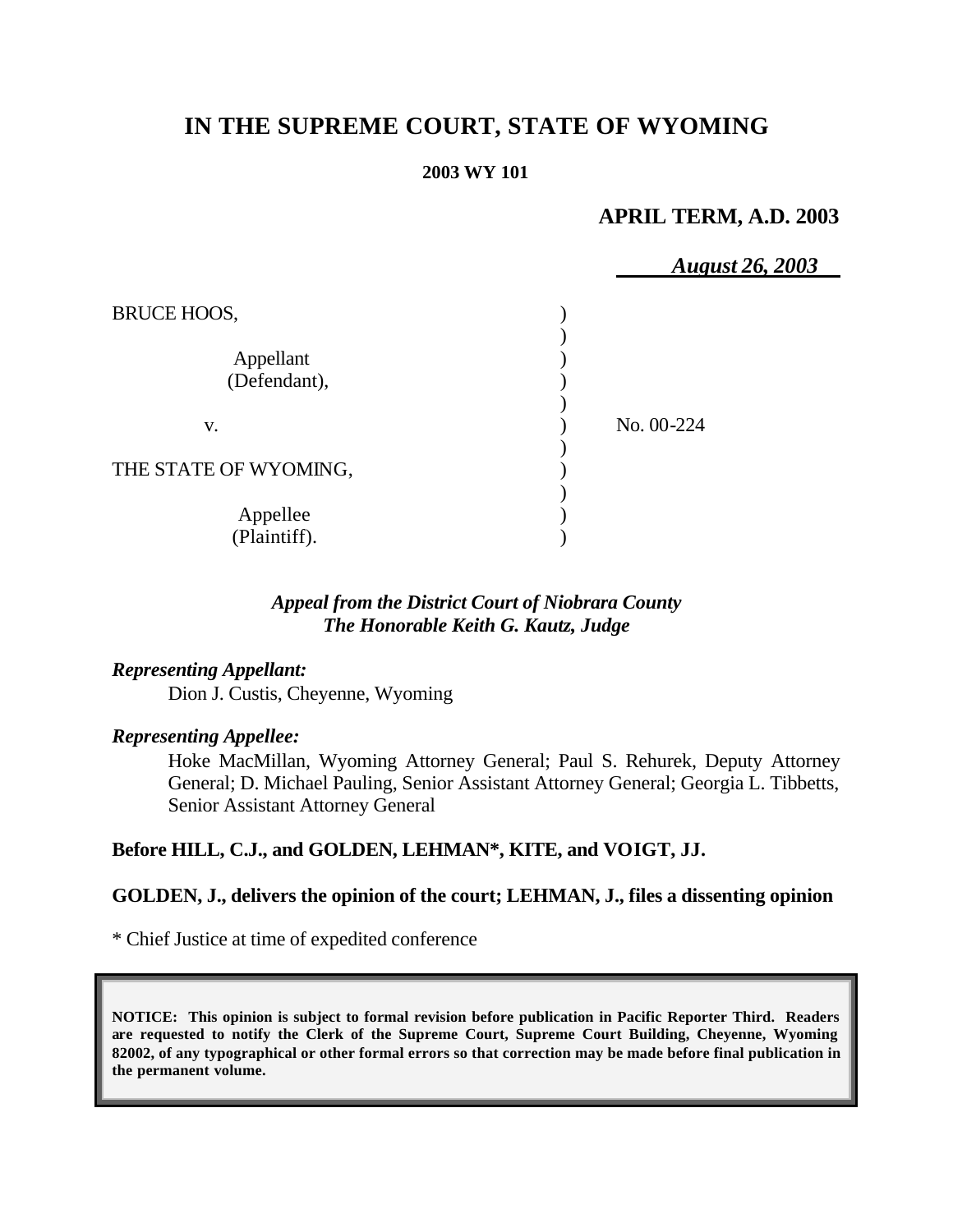#### **GOLDEN**, Justice.

[¶1] In this appeal, the primary issue we must consider is whether the presence of the alternate juror for a brief forty minutes during jury deliberations presents reversible error. Appellant Bruce Hoos was convicted for one count of conspiracy to commit livestock rustling and challenges the presence of the alternate as a constitutional violation. He presents other issues; however, we agree that the presence of the alternate juror during deliberations warrants reversal and is dispositive of this appeal.

[¶2] We reverse and remand for a new trial on one count of conspiracy to commit livestock rustling.

#### **ISSUES**

[¶3] Hoos and the State agree on the following statement of issues:

I. Whether the trial court violated Wyoming Rules of Criminal Procedure 24 (e) and appellant's constitutional right to a fair jury when it allowed an alternate juror in the jury room during deliberations?

a. Did the trial court abuse its discretion and commit reversible error when it denied Appellant's motion for a mistrial?

II. Whether there was sufficient evidence to convict appellant of conspiracy without substantial evidence?

III. Whether the prosecution engaged in misconduct when he admitted inadmissible evidence to jury knowing that the evidence was improper 404(b) and 608 evidence?

### **FACTS**

[¶4] Tally Sharpe and Joseph Merante, college friends of Hoos' son, claimed they were recruited by Hoos to steal horses to sell to him. The two stole five horses from a Lusk, Wyoming, rancher and sold them to Hoos for \$1,500.00. Hoos sold one of the stolen horses at a public auction. The purchaser of the horse was the Lusk rancher from whom the horses had been stolen. The sale prompted a police investigation during which Hoos told authorities that he had raised the horses, but he later admitted that he had bought the horses from Sharpe and Merante. Sharpe and Merante provided police with confessions implicating Hoos in a conspiracy to steal horses. Hoos was charged and tried for accessory before the fact in violation of Wyo. Stat. Ann. § 6-1-402(e) and conspiracy to commit livestock rustling in violation of Wyo. Stat. Ann. § 6-1-303 and § 6-4-402(c).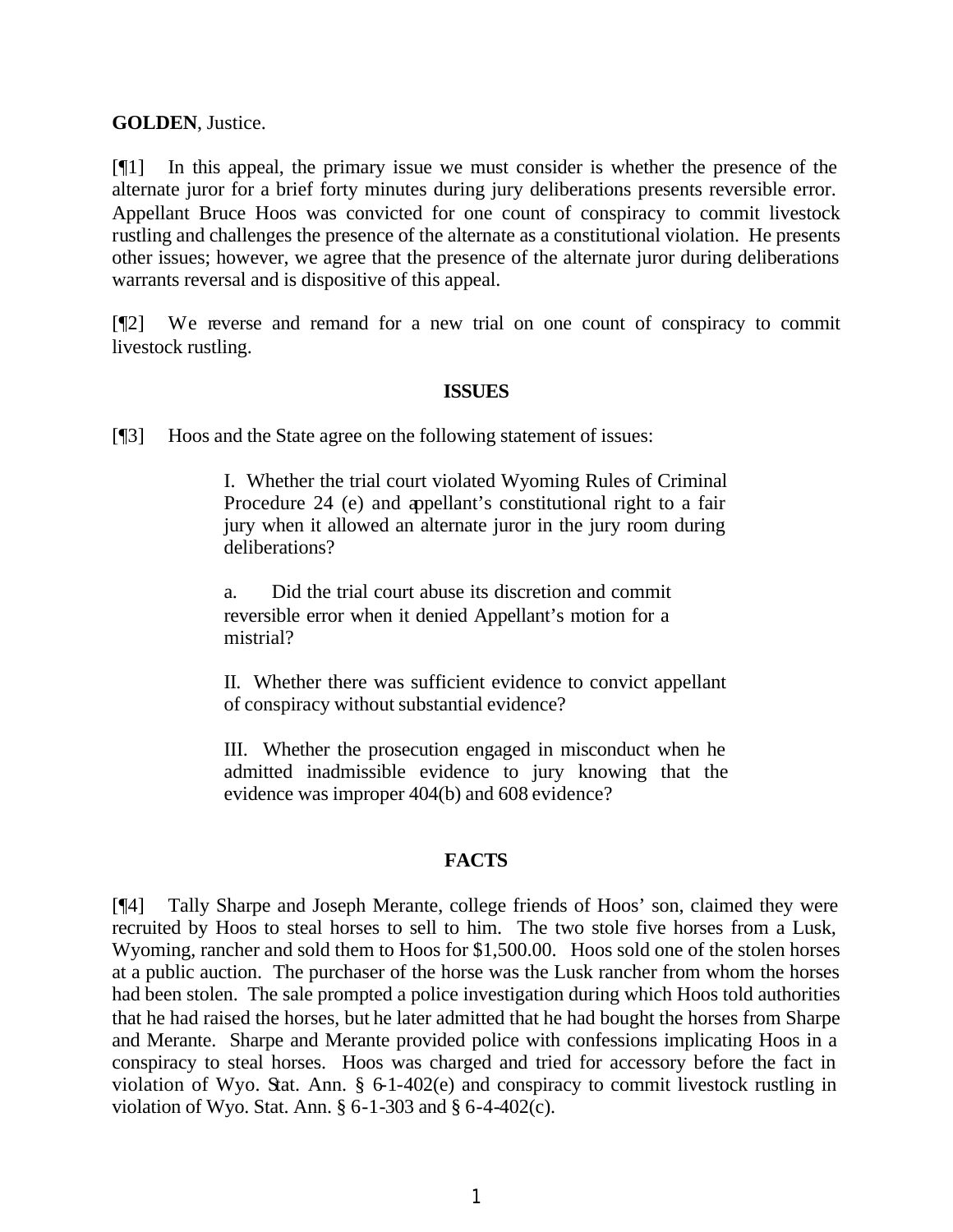[¶5] Before trial, Hoos requested notice of W.R.E. 404(b) and W.R.E. 608 evidence that was not received and filed a motion in limine to prohibit the State from introducing prior misconduct evidence. The record shows that a pretrial order was entered prohibiting the State and its witnesses from mentioning prior drug usage and/or prior convictions involving the defendant. At trial, during Hoos' cross-examination, the State asked whether he had been fired as a brand inspector twenty years earlier for making out false expense vouchers. Hoos' objection to the line of questioning was sustained, and further questioning was prohibited; however, his motion for mistrial was denied.

[¶6] At the close of trial, the alternate juror retired with the rest of the jury to the jury room for deliberations. Forty minutes later, the jury notified the trial court that the alternate juror had not been dismissed. The court instructed the bailiff to notify the jury to stop deliberating and gave counsel two alternatives: either stipulate to a thirteen person jury or bring the jury back, discharge the alternate juror, and issue an instruction to the remaining jurors to disregard anything said by the alternate. Hoos objected and moved for a mistrial based on the error. The trial court denied the motion and instructed the jury to disregard the alternate juror's input and returned them to the jury room for further deliberations. The instruction given stated:

> For the rest of you, ladies and gentlemen, I am going to ask that you return to the jury room and deliberate and decide this case without any regard to [the alternate's juror's input]. If she participated, and we don't know whether she participated and had input in your deliberations at this point or not, but if she did, I will ask you to reconsider all of that deliberation without her input.

[¶7] The jury returned a verdict acquitting Hoos' on the accessory charge but convicting for the conspiracy. This appeal followed.

### **DISCUSSION**

[¶8] On appeal, Hoos contends that the trial court's failure to ascertain the extent of the alternate's input into the deliberations requires reversal and remand for a new trial because either (1) it is error per se; (2) the State failed to show the absence of prejudice; or (3) the trial court's instruction failed to properly instruct the jurors to begin deliberations anew. This argument presents a question of law that we review de novo.

[¶9] Hoos focuses his argument on the plain language of W.R.Cr.P. 24(e), which provides:

*Alternate jurors*. -- The court may direct that not more than six jurors in addition to the regular jury be called and impanelled to sit as alternate jurors. Alternate jurors in the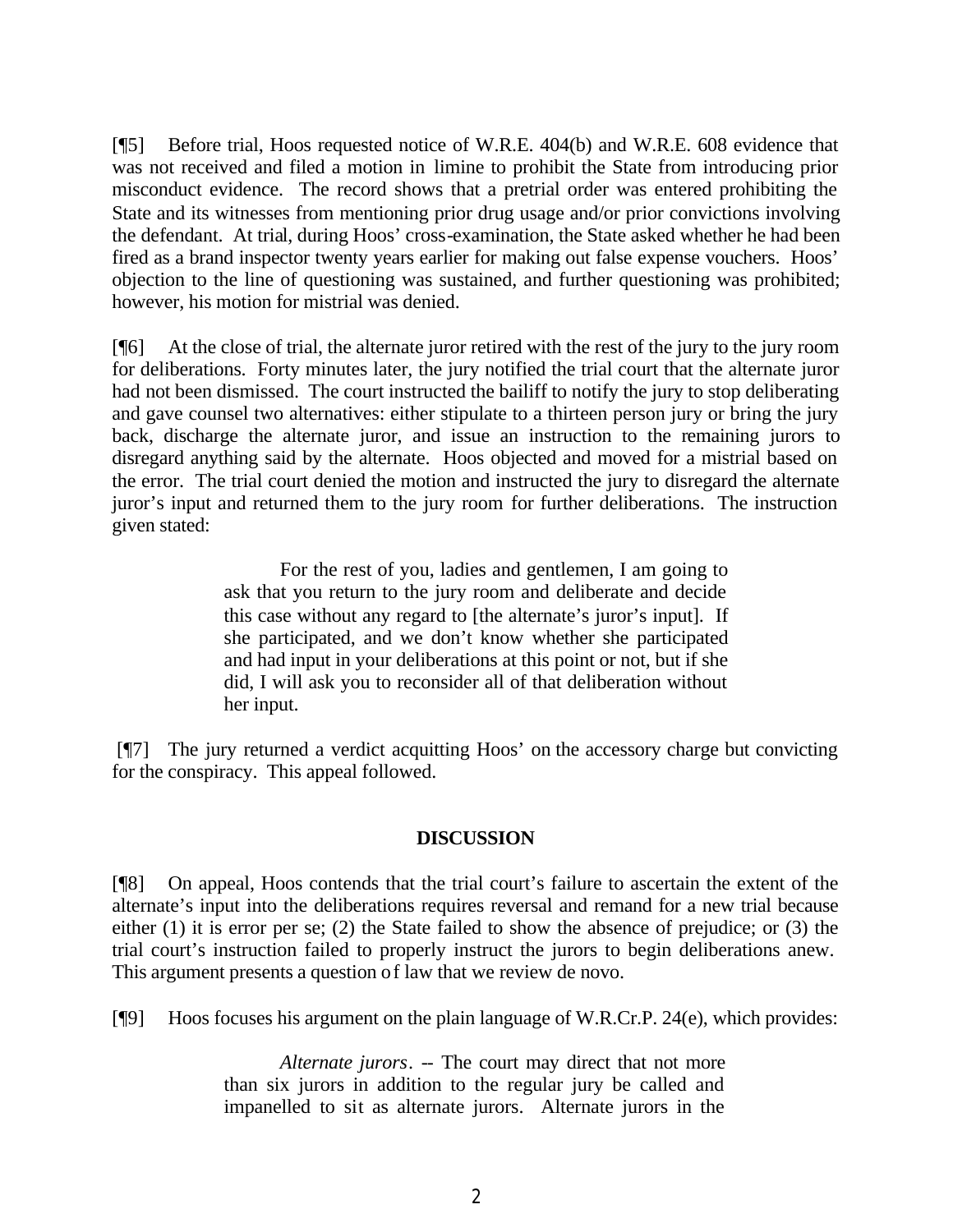order in which they are called shall replace jurors who, prior to the time the jury retires to consider its verdict, become or are found to be unable or disqualified to perform their duties. Alternate jurors shall be drawn in the same manner, shall have the same qualifications, shall be subject to the same examination and challenges, shall take the same oath and shall have the same functions, powers, facilities and privileges as the regular jurors. **An alternate juror who does not replace a regular juror shall be discharged after the jury retires to consider its verdict.**

(emphasis added).

[¶10] We have previously decided that with proper procedural safeguards, an alternate juror who has been discharged may subsequently replace a juror although the jury has begun deliberations. *Alcalde v. State,* 2003 WY 99, ¶10. This case requires that we determine the prejudicial effect of a trial court's failure to dismiss an alternate juror as required by Rule 24. The rule is modeled after an early version of the federal rule of criminal procedure<sup>1</sup> and contains the same language that the United States Supreme Court has noted is mandatory. *United States v. Olano,* 507 U.S. 725, 737, 113 S. Ct. 1770, 1779, 123 L. Ed. 2d 508 (1993). Generally, our approach to such an instance is to look to federal case law for guidance in the interpretation of our rule of criminal procedure where the state and federal rules of criminal procedure are similar. *Brock v. State,* 981 P.2d 465, 469 (Wyo. 1999).

[¶11] *Olano* examined whether a federal appeals court had properly applied the plain error review standard where attorneys had consented to the presence of an alternate during jury deliberations. The Court noted that a judge's failure to abide by the strictures of Rule 24(c) violates the cardinal principle that the deliberations of the jury shall remain private and secret in every case. *Olano,* 507 U.S. at 737, 113 S.Ct. at 1779. Although defense attorneys had consented to the alternate's presence and the trial court had instructed the jurors that the

 1 F.R.Cr.P. 24(c) (West Group 1999) provided:

ALTERNATE JURORS. The court may direct that not more than 6 jurors in addition to the regular jury be called and impanelled to sit as alternate jurors. Alternate jurors in the order in which they are called shall replace jurors who, prior to the time the jury retires to consider its verdict, become or are found to be unable or disqualified to perform their duties. Alternate jurors shall be drawn in the same manner, shall have the same qualifications, shall be subject to the same examination and challenges, shall take the same oath and shall have the same functions, powers, facilities and privileges as the regular jurors. An alternate juror who does not replace a regular juror shall be discharged after the jury retires to consider its verdict. Each side is entitled to 1 peremptory challenge in addition to those otherwise allowed by law if 1 or 2 alternate jurors are to be impanelled, 2 peremptory challenges if 3 or 4 alternate jurors are to be impanelled, and 3 peremptory challenges if 5 or 6 alternate jurors are to be impanelled. The additional peremptory challenges may be used against an alternate jury only, and the other peremptory challenges allowed by these rules may not be used against an alternate juror.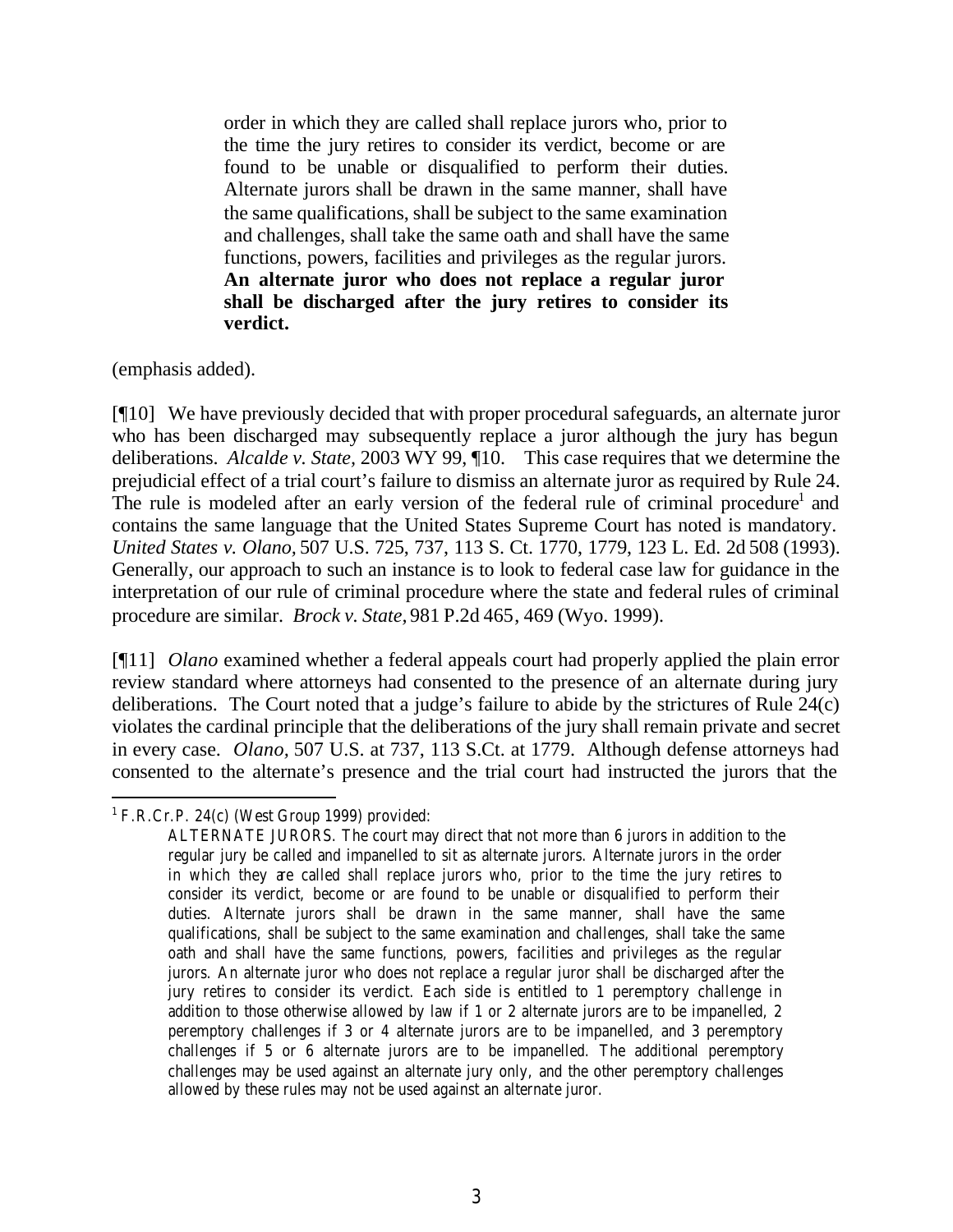alternate was not to participate in the deliberations in any fashion, the Court held that the right to a jury free from outside influence cannot be waived. *Id.*

[¶12] *Olano* recognized that the presence of alternate jurors during jury deliberations might prejudice a defendant specifically or presumptively either because the alternates actually participated in the deliberations, verbally or through "body language," or because the alternates' presence exerted a "chilling" effect on the regular jurors. *Id.* at 739, 113 S. Ct. at 1780. *Olano's* particular facts did not require it to presume prejudice*. Id.* at 740, 113 S.Ct. at 1781. In Hoos' trial, no hearing was held to determine whether the alternate actually participated in jury deliberations, raising the issue of whether this matter should be remanded to the trial court for such a hearing. That option, however, appears to be precluded by W.R.E.  $606(b)$ 's restrictions to the scope of inquiry that can be made into jury deliberations. It states:

> (b) *Inquiry Into Validity of Verdict or Indictment*. -- Upon an inquiry into the validity of a verdict or indictment, a juror may not testify as to any matter or statement occurring during the course of the jury's deliberations or to the effect of anything upon his or any other juror's mind or emotions as influencing him to assent to or dissent from the verdict or indictment or concerning his mental processes in connection therewith, nor may his affidavit or evidence of any statement by him concerning a matter about which he would be precluded from testifying be received but a juror may testify on the questions whether extraneous prejudicial information was improperly brought to the jury's attention or whether any outside influence was improperly brought to bear upon any juror.

*Olano* recognized that F.R.E. 606(b) would be implicated if a hearing had been requested; however, it determined that it need not address the issue on its facts. *Olano,* 507 U.S. at 740, 113 S.Ct. at 1781*.* Additionally, *Olano's* majority, concurring, and dissenting opinions all noted concern with protecting the integrity of jury deliberations and the difficulties in determining the effect on jury deliberations caused by an alternate's participation.

[¶13] Wyoming's W.R.Cr.P. 24(e) and W.R.E. 606(b) articulate the means for protecting the integrity of Wyoming jury deliberations, and we find that the more pertinent teachings of *Olano* should be carefully considered. "The presence of alternate jurors during jury deliberations is not the kind of error that 'affects substantial rights' independent of its prejudicial impact." *Olano,* 507 U.S at 737, 113 S. Ct. at 1779. We agree that, without more, the mere presence of alternate jurors during deliberations is not error per se and our ultimate inquiry is whether, by their presence, any participation occurred. We, therefore, assess whether the presence of an alternate juror throughout the deliberations of the jury prejudiced the defendant either "specifically or presumptively." *Id.* at 739, 113 S.Ct. at 1780. "[T]he Supreme Court has cautioned that some errors to which no objection was made should be 'presumed prejudicial' if the defendant cannot make a specific showing of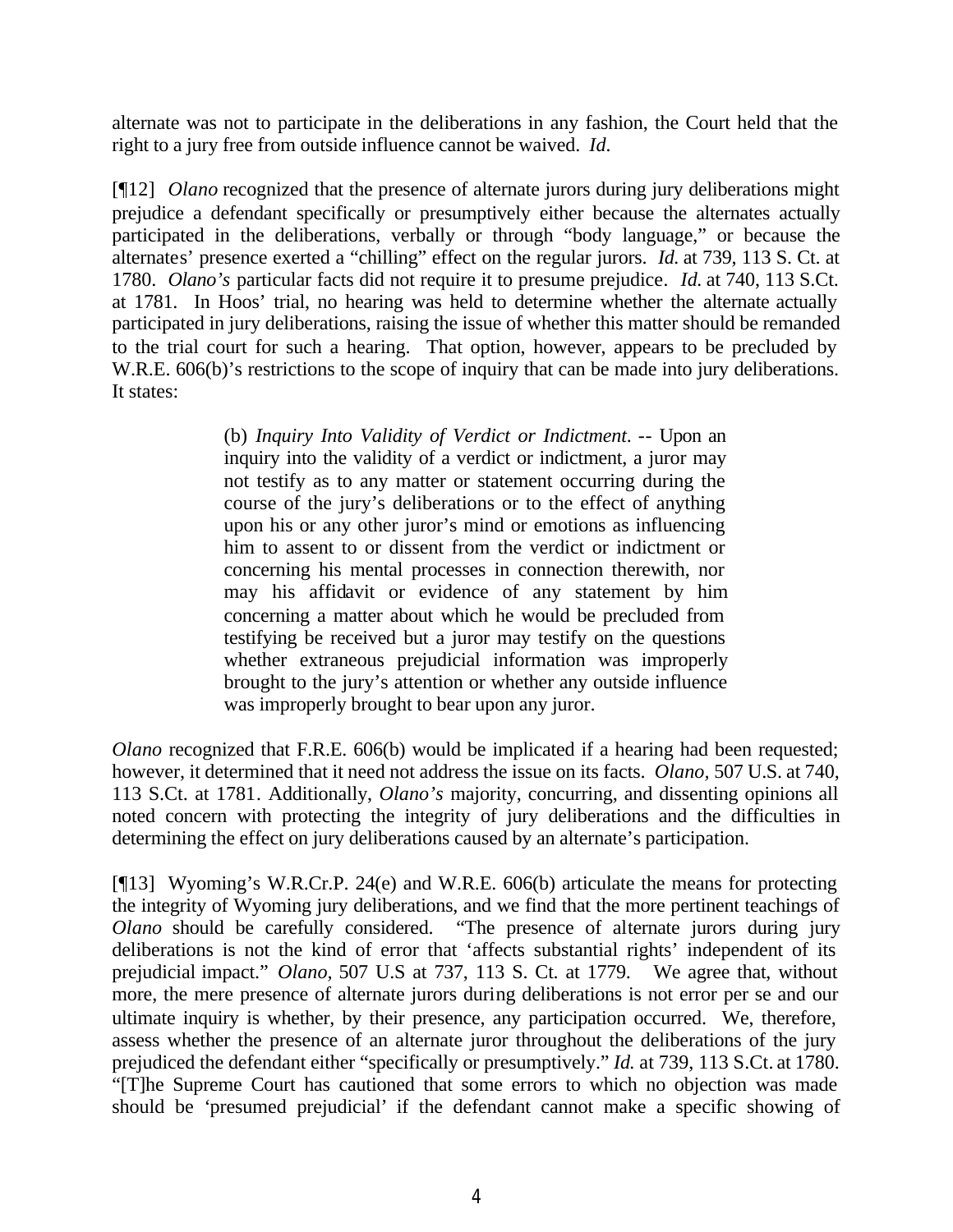prejudice." *United States v. Brown*, 316 F.3d 1151, 1159 n.3 (10<sup>th</sup> Cir. 2003) (citing *United States v. Adams*, 252 F.3d 276, 285 (3d Cir. 2001)(quoting *Olano,* 507 U.S. at 735, 113 S. Ct. at 1778)). We agree that the prejudice or its absence arising from an alternate's participation during jury deliberations cannot be assessed, and, in any event, after a verdict has been rendered an attempt could not be made without impermissibly inquiring into the effect of the matter upon each juror's mind in violation of Rule 606(b). *Manning v. Huffman, 269 F.3d 720, 725 n.2 (6<sup>th</sup> Cir. 2001).* 

[¶14] In this case, however, the particular facts show that participation must be presumed to have occurred. The trial court was notified during deliberations that the jury had been sent to the jury room to deliberate and presumably had been deliberating for some forty minutes before notifying the court of the alternate juror's presence. Because deliberations had actually commenced, participation either by words or gestures must be presumed to have occurred. The juror's participation requires that we determine that prejudice is manifest and the defendant has no obligation to show that he has been prejudiced by the error.

[¶15] Such participation by an alternate is a violation of W.R.Cr.P. 24(e). Trial courts are charged with the responsibility to consistently administer all procedural rules; however, we must disagree with Hoos' contention that this error is reversible error per se. Although Hoos may have no obligation to show error, the presumption of prejudice requires that the State show that the prejudicial influence of the alternate juror's participation in deliberations had no effect on the jury's final verdict. We have determined that, in some circumstances, adequate procedural safeguards or the trial court's curative action can overcome such prejudice and "ensure that the defendant received a fair trial." *See Alcalde*, 2003 WY 99, ¶10 (prejudice can be rebutted "upon a showing that adequate procedural safeguards were undertaken," but case reversed because trial court did not utilize adequate procedural safeguards).

[¶16] W.R.E. 606 does not prohibit inquiry of jurors during trial that is limited to an assessment of whether jurors will be able to begin deliberations anew upon receiving instructions designed to cure prejudice arising from the failure to dismiss the alternate on schedule. Recognizing the rule violation, the trial court attempted to cure the error by dismissing the alternate and instructing the jury to begin deliberations anew. The prejudice to the defendant posed by the alternate's presumed participation required that upon discharging the alternate juror, the trial court should have instructed the remaining jurors to "recommence deliberations anew and [should have inquired] whether they would be capable of disregarding their previous deliberations and any opinions formed during those deliberations." *Alcalde*, ¶ 9.

[¶17] Only by these curative instructions and procedural safeguards can the State show the absence of prejudice regarding the jury's final verdict. The trial court's failure to inquire of the remaining jurors necessitates that we find that the State has not carried its burden of proving that the alternate's participation had no prejudicial influence on the jury's deliberations and final verdict. Consequently, this case is reversed and remanded for new trial on the conspiracy charge.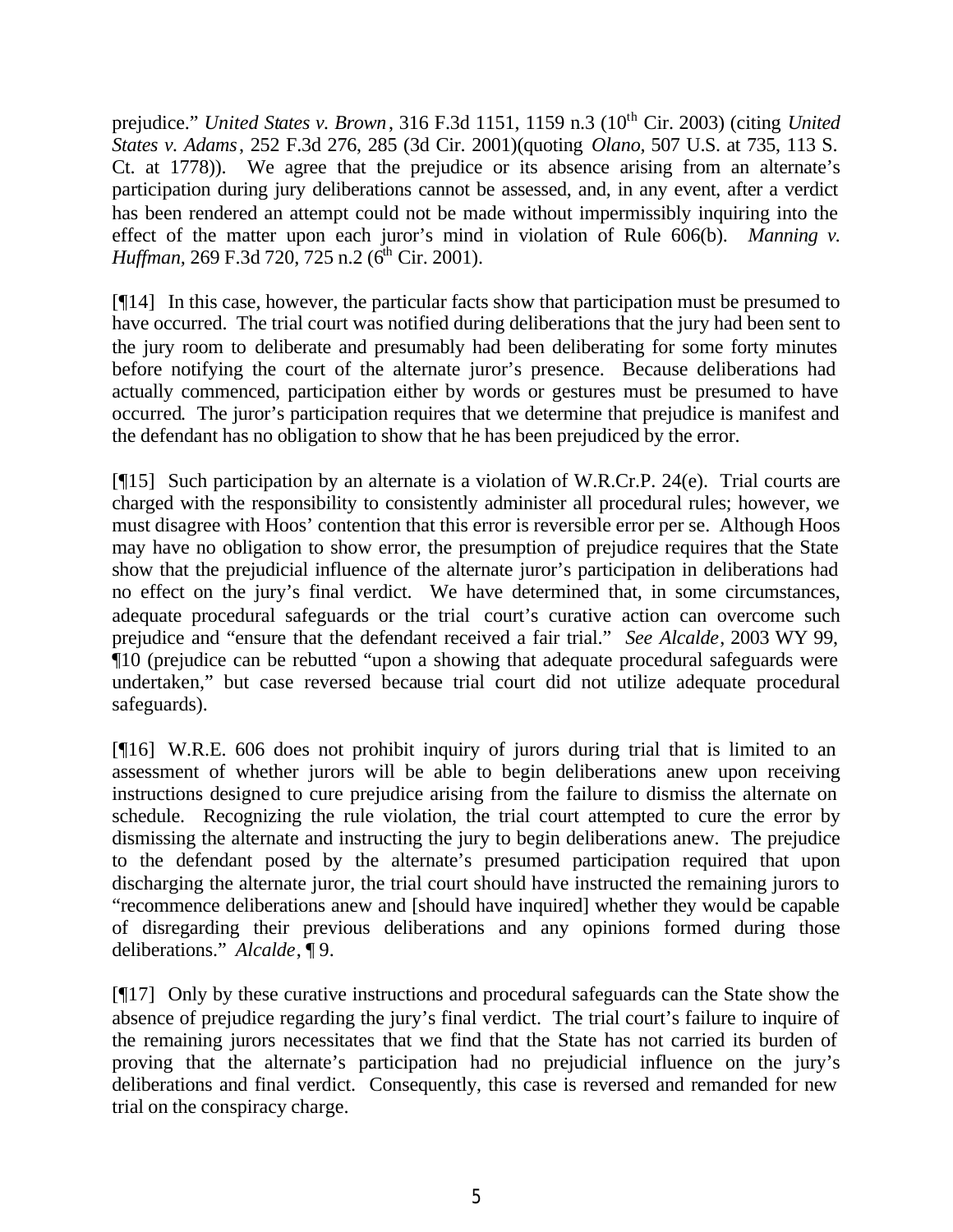[¶18] Reversed and remanded for proceedings consistent with this opinion.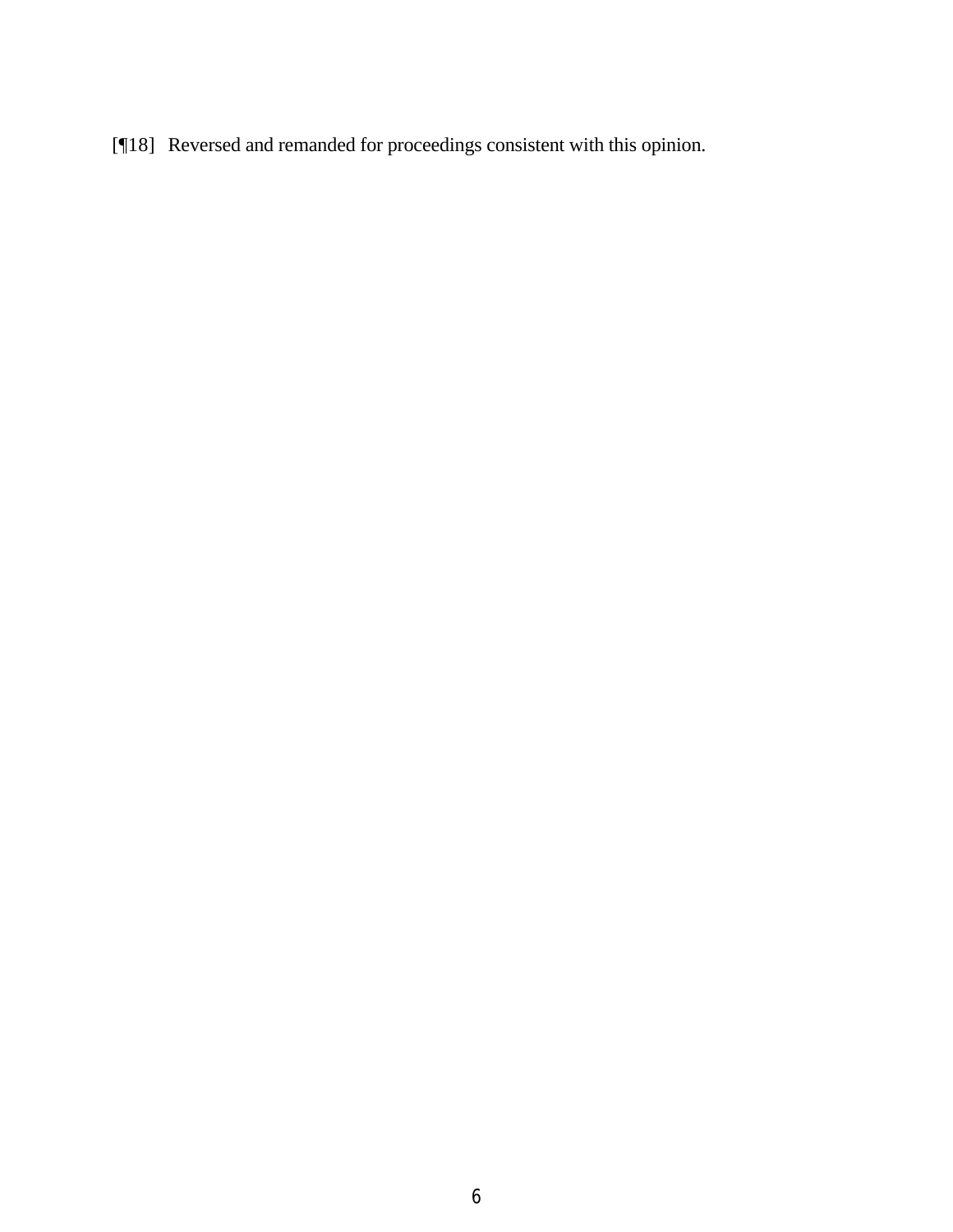# **LEHMAN, Justice, dissenting.**

[¶19] I respectfully dissent.

[¶20] I agree that the inadvertent failure to dismiss the alternate juror violated W.R.Cr.P. 24(e), which specifies, "An alternate juror who does not replace a regular juror *shall* be discharged after the jury retires to consider its verdict." (Emphasis added.) However, while it is surely error to allow an alternate to participate in jury deliberations, I cannot say that the inadvertent presence of an alternate, who is for all purposes as qualified as every other juror in a case, for a portion of the deliberations irretrievably prejudices the regular jury.

[¶21] In *United States v. Olano*, 507 U.S. 725, 737-38, 113 S.Ct. 1770, 1779-80, 123 L.Ed.2d 508 (1993) (emphasis added), the Court stated:

> The presence of alternate jurors during deliberations is not the kind of error that *"affect[s] substantial rights" independent of its prejudicial impact. . . .*

> . . . Although the presence of alternate jurors does contravene "'the cardinal principle that the deliberations of the jury shall remain private and secret,'" Advisory Committee's Notes on Fed.RuleCrim.Proc. 23(b), 18 U.S.C.App., p.785 (quoting *United States v. Virginia Erection Corp.*, 335 F.2d 868, 872 (CA4 1964)), the primary if not exclusive purpose of jury privacy and secrecy is to protect the jury's deliberations from improper influence. *"[I]f no harm resulted from this intrusion [of an alternate juror into the room,] reversal would be pointless." United States v. Watson*, 669 F.2d 1374, 1391 (CA11 1982).

Such statements suggest a harmless error standard be applied in jury intrusion situations, especially considering that the phrase "substantial rights" appears in both the plain error and the harmless error standard. W.R.Cr.P. 52(a) and (b).

[¶22] In that respect I would embrace the analysis of the Eleventh Circuit in *United States v. Acevedo*, 141 F.3d 1421 (11<sup>th</sup> Cir. 1998). In *Acevedo*, the alternate jurors were inadvertently sent to deliberate with the regular jury and did, in fact, deliberate with the jury for less than an hour, even reaching a unanimous verdict. *Id.* at 1422. The judge sealed the verdict, dismissed the alternates, and instructed the regular jurors "to commence deliberations as if anew, taking into consideration all of the instructions I previously gave you." *Id.* at 1423. The jury deliberated for approximately five more minutes and returned a guilty verdict. *Id.* Acevedo made a motion for mistrial, which the district court denied.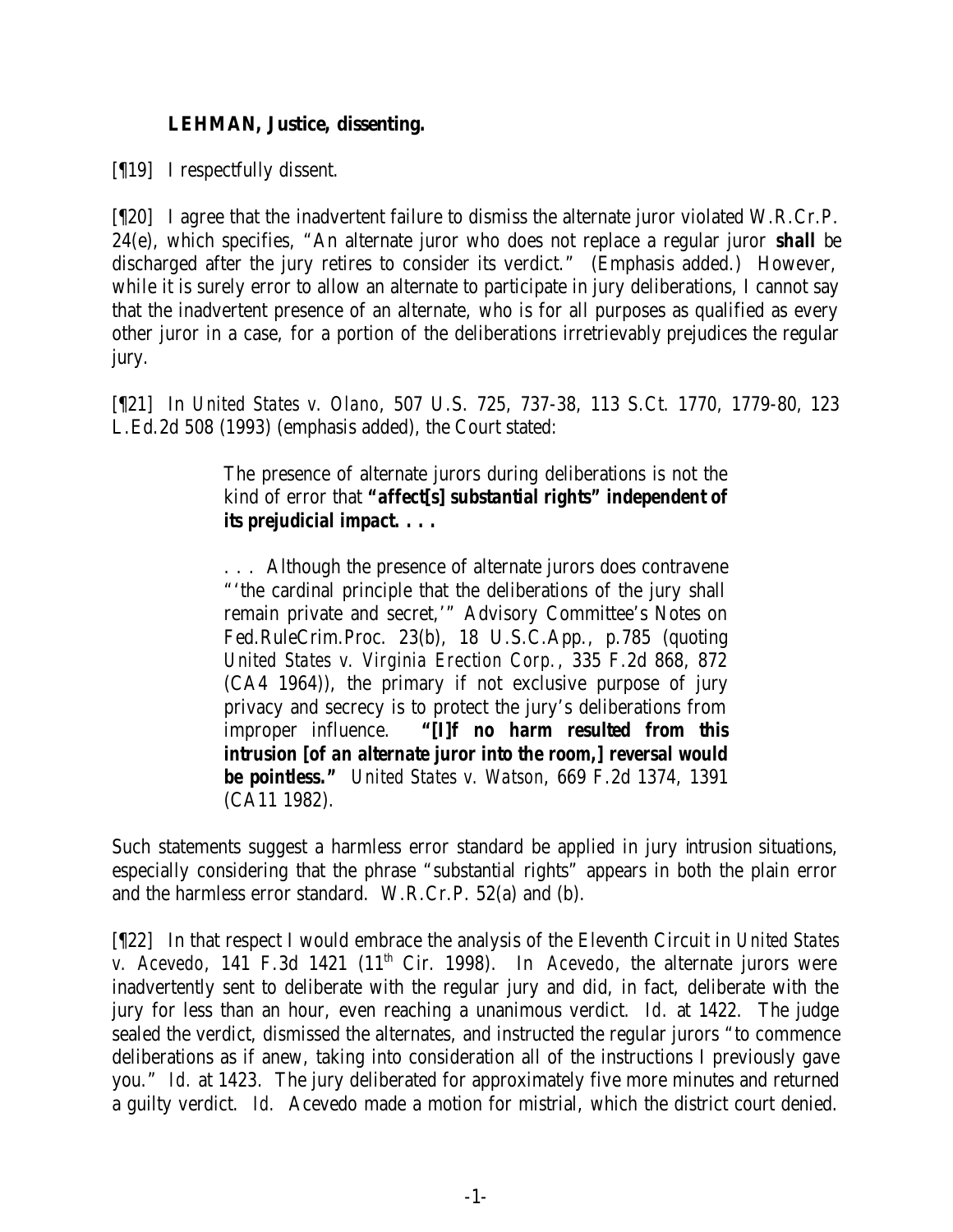On appeal, Acevedo claimed that the error was reversible as a matter of law and that the prejudice he suffered from the alternates' presence was incurable.

[¶23] In resolving this issue, the Eleventh Circuit opined:

The Supreme Court has held that the mere presence of an alternate in the jury room during deliberations is not inherently prejudicial to the defendant. *See United States v. Olano*, 507 U.S. 725, 739-41, 113 S.Ct. 1770, 1780-81, 123 L.Ed.2d 508 (1993). The Court, however, implied that once the alternate participates in any way—whether through words or gestures prejudice is manifest. *See id.* at 739, 113 S.Ct. at 1780 (prejudice may arise "either because the alternates actually participated in the deliberations, verbally or through 'body language'; or because the alternates' presence exerted a 'chilling' effect on the regular jurors" (citations omitted)).

Id. at 1424. Nevertheless, the decision then went on to say that the court would assume that the alternates were a prejudicial influence on the jury's deliberations but that a mistrial is only warranted if there is a reasonable possibility that the violation *actually prejudiced*  Acevedo by affecting the jury's *final* verdict. *Id.* The Eleventh Circuit further decided that any prejudice caused by such an error is in fact curable. Therefore, the true question becomes whether the district court's instruction eliminates the threat of prejudice to the defendant posed by the alternate's initial participation. *Id.* at 1426.

[¶24] In *Olano*, at least one alternate juror stayed for the entire deliberations. Here, the alternate was in deliberations for only forty minutes and was excused before a verdict was reached. While time is not necessarily determinative of the level of prejudice, it may indicate the extent to which the alternate actually participated. Furthermore, it must be recognized that an alternate juror is not simply an outside intrusion. I simply cannot equate an alternate juror to a stranger. I agree with the statement made by Justice O'Connor in *Olano*, when she said:

> The Court of Appeals was incorrect in finding error "inherently prejudicial." Until the close of trial, the 2 alternate jurors were indistinguishable from the 12 regular jurors. Along with the regular jurors, they commenced their office with an oath, received the normal initial admonishment, heard the same evidence and arguments, and were not identified as alternates until *after* the District Court gave a final set of instructions.